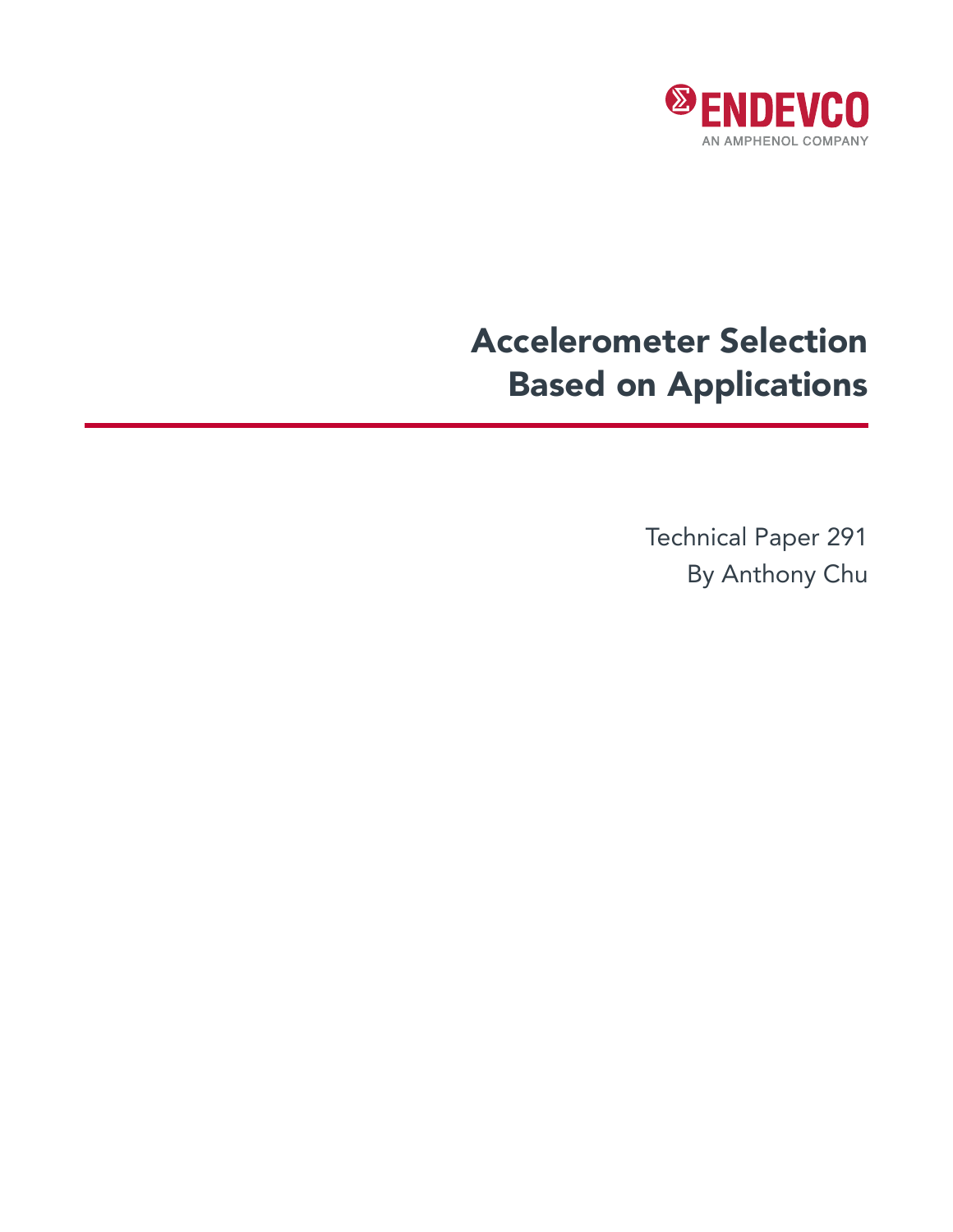# **T E C H N I C A L P A P E R 291**

**ACCELEROMETER SELECTION BASED ON APPLICATIONS**

### **Anthony Chu, Director of Marketing**

# **ACCELEROMETER SELECTION BASED ON APPLICATIONS**

In this technical paper, accelerometer selection recommendations based on applications and measurement environments are presented. Applications include:

- Measuring Motion
- Measuring High Frequency Vibration
- Measuring Low Frequency Vibration
- Measuring Shock
- Measuring Micro-G Vibration
- Measuring Vibration on Small Objects
- Measurement in High Temperature Environments
- Measurement in Low Temperature Environments
- Measurement in Radiation Environments
- Measurement in Machine Health Monitoring
- Measurement in Multi-Channel Applications

Principal Acronyms Used:

PE = Piezoelectric

PR = Piezoresistive

VC = Variable Capacitance

SERVO = Force-Balance Servo

- TZS = Thermal Zero Shift
- TEDS = Transducer Electronic Data Sheet

For technical discussion on various accelerometer designs and technologies, refer to Endevco Technical Paper TP299.

#### **MEASURING MOTION**

*When selecting an accelerometer, it is important to determine whether one is trying to measure motion or vibration.*

When selecting an accelerometer, it is important to determine whether one is trying to measure motion or vibration. In vibration measurement, one is after the vibratory responses of the object under test. In motion measurement, one is interested in the speed or the displacement of the rigid body (or part thereof).

Using an accelerometer to measure motion (i.e. the speed of a slow-moving robotic arm, or the movement of an elevator) accurately, the measured acceleration data must not contain any zero offset error. A very small amount of zero offset in the acceleration output can lead to gross amount of velocity or displacement errors after numerical integrations. Since all piezoelectric based accelerometers and other AC-coupled designs will produce zero offset errors when trying to follow a slow motion, they should not be considered for motion measurements.

Selection considerations in this application are: DC Response – For reasons discussed above, DC-response accelerometers, such as PR or VC



**ENDEVCO**

**TP 291**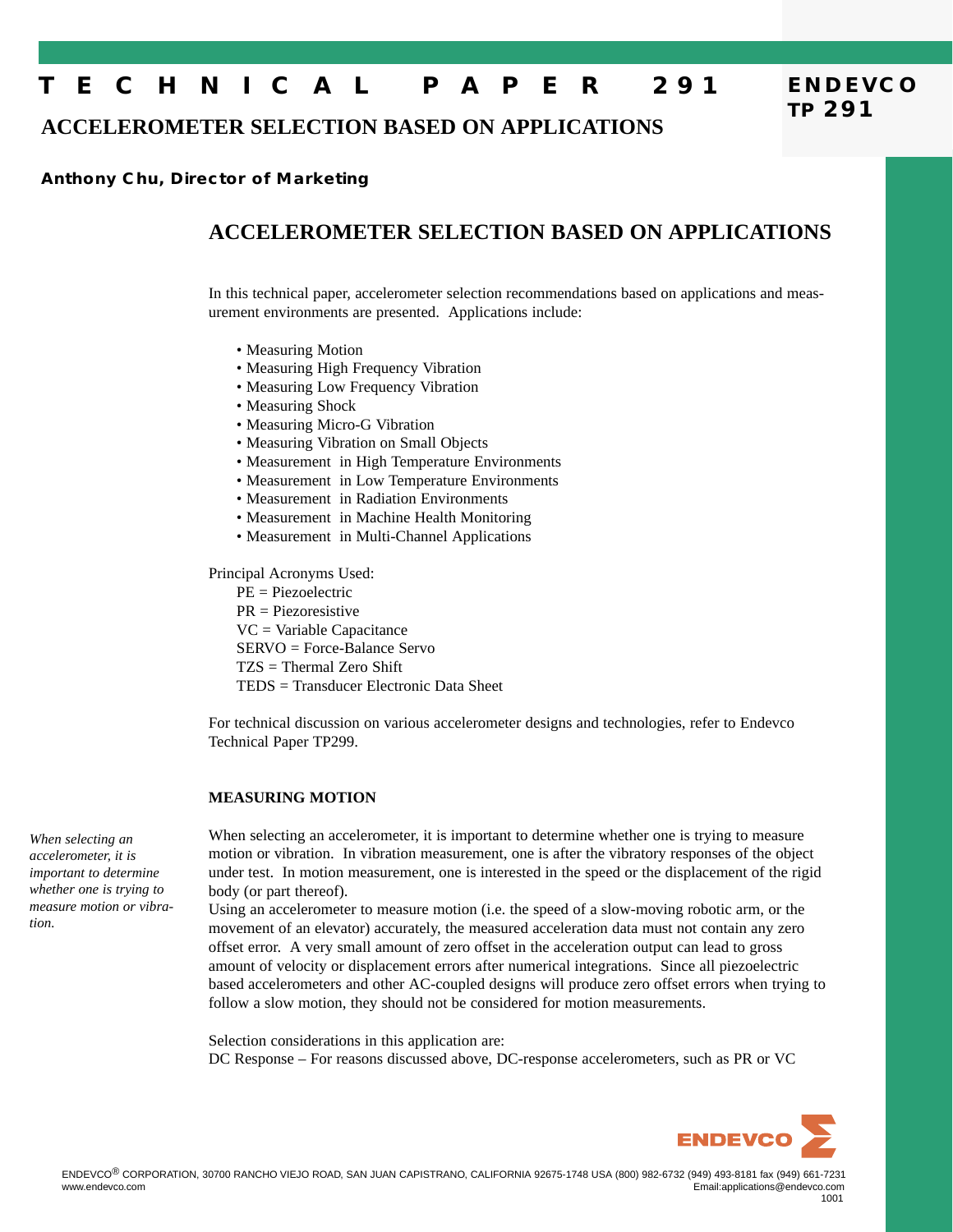types, are more suitable for measuring motion.

Resolution – Since the results of the integration (velocity or displacement) are highly dependent on the quality of the acceleration signal, it is important to have a healthy amount of output from the accelerometer to begin with. However, it is not just the sensitivity of the accelerometer that one should consider, but the actual resolution or signal-to-noise ratio of the device.

Thermal Zero Shift (TZS) – Drift of the zero baseline in a DC-response accelerometer produces the same kind of error as the zero offset would in AC-coupled devices. Depending on the operating temperature range, a low TZS specification may be critical.

Examples of current accelerometer models for this application: Models 7290A-2, 7593A, 7596-10, 7265A, MSA100A

#### **MEASURING HIGH FREQUENCY VIBRATION**

Applications such as gear noise analysis, turbine or high-speed rotating machinery monitoring, require accelerometers with exceptional high frequency characteristics. Therefore, high accelerometer resonance is a prerequisite. But high resonance designs usually mean very low output sensitivity. This is just a physical constraint in any given spring-mass type transducer design.

Selection considerations in this application are:

Resonance frequency – Since most of the high frequency accelerometers are undamped, high frequency harmonics from the structure can excite the resonance, causing overload condition in downstream electronics. Resonance of the accelerometer should be sufficiently high so that it can stay above the high frequency signals that are present in the structure.

Mounting method – High frequency signal transmissibility varies widely with different mounting methods. Care must be taken in mounting the accelerometer. Stud mounting is the only reliable method for measurement above 10kHz. Couplant (i.e. silicone based grease) should be used between the accelerometer and the mounting surface whenever possible.

Calibration – The capabilities to perform calibration above 10 kHz is essential for broadband accelerometers. Endevco provides frequency response calibrations up to 50kHz for most lightweight accelerometers.

There are PE and ISOTRON accelerometers with very high (>70 kHz) resonance frequency and sufficiently high output sensitivity that will satisfy these requirements. There are also PR accelerometers with resonance higher than 1 MHz, but their very low sensitivities may preclude their use in most of these applications.

Examples of current accelerometer models for this application: Models 7240B, 7259A-100, 7270A-6K

#### **MEASURING LOW FREQUENCY VIBRATION**

Applications such as modal analysis, building and bridge monitoring, require accelerometers with exceptional low frequency characteristics. In modal testing, channel-to-channel phase deviation between the accelerometers is a key concern to the analyst. The ideal accelerometer therefore should have no phase shift in the frequency range of interest. DC-coupled designs have the advantage over AC-coupled designs in this area.

*High resonance designs usually mean very low output sensitivity.*

*Stud mounting is the only reliable method for measurement above 10kHz.*

*Endevco provides frequency response calibrations up to 50kHz for most lightweight accelerometers.*

*Applications such as modal analysis, building and bridge monitoring, require accelerometers with exceptional low frequency characteristics.*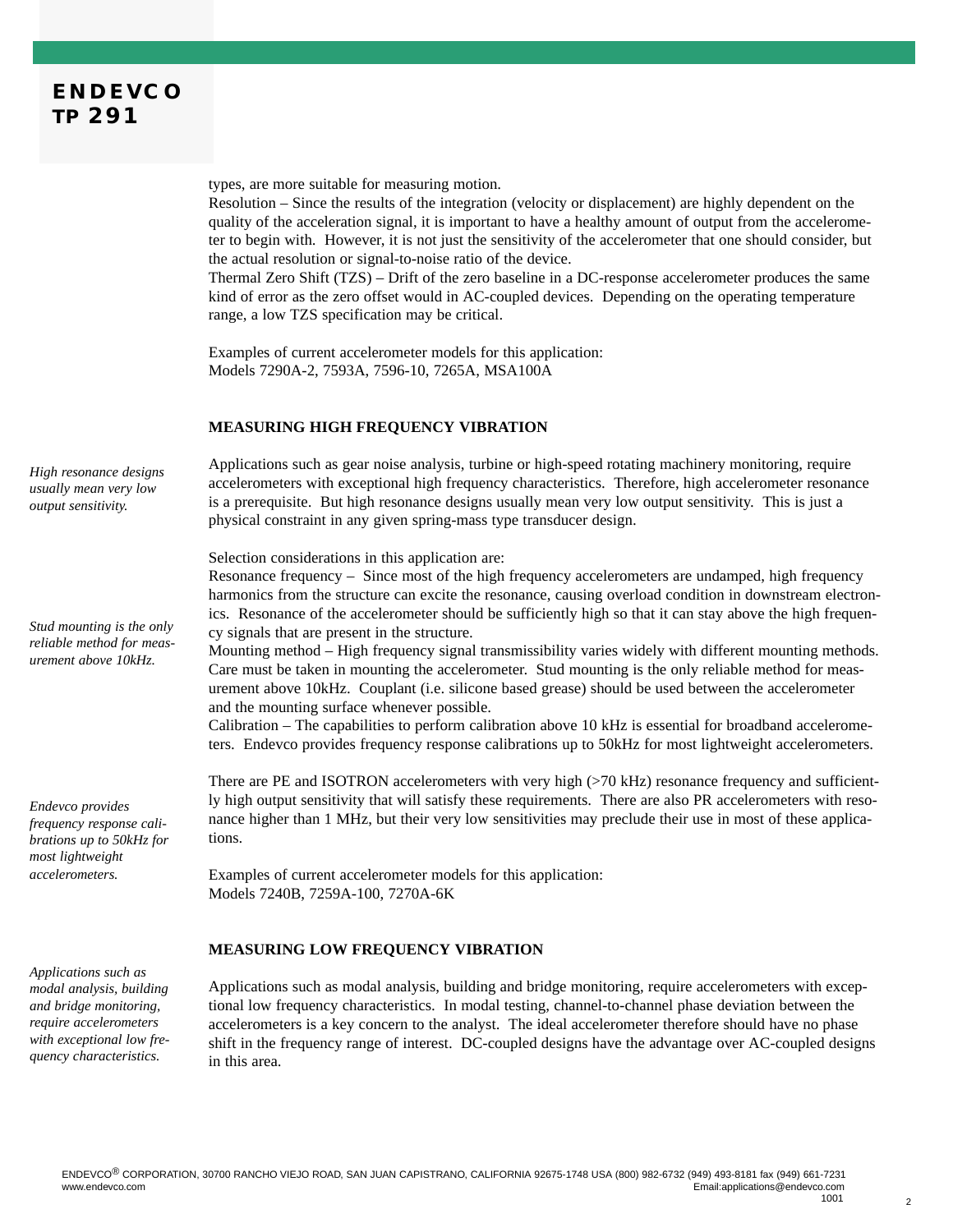## **ENDEVCO TP 291**

*For acceleration measurements from a few Hertz and up, AC-coupled devices with sufficient low-end response may be used.*

*An accidental drop of a cellular phone from standing height can produce peak acceleration levels well over 10,000 g's.*

*PR devices designed for high-g shock are typically immune from zeroshift.* Accelerometer selection considerations in this application are:

Low-end frequency response — For very low frequency measurements (near DC), DC-coupled devices, such as PR, VC, or SERVO, are the obvious choices. In addition to having no phase shift at low frequency, DC-coupled accelerometers are also suitable for measuring slow motions of an object (see Motion Measurement above). For acceleration measurements from a few Hertz and up, AC-coupled devices with sufficient low-end response may be used.

Base strain sensitivity — As mentioned previously, base strain sensitivity cannot be easily distinguished from vibration signals, especially at low frequency where the displacement amplitude is large. The ideal accelerometer should have very low strain sensitivity. Adhesive mounting can reduce this problem to a large degree if the application allows.

Thermal transient sensitivity — Since the error induced by external thermal transient occurs at low frequency, it combines with the low frequency acceleration signal and becomes indistinguishable. Use of thermal protective boots can effectively reduce this problem in accelerometers that have high thermal transient sensitivity.

Low-pass filtering — In many applications where the desired information is in the low frequency range, high level, high frequency components may reduce the usable dynamic range of the system. The use of an external or internal low-pass filter can minimize the problem.

Examples of current accelerometer models for this application: Models 7290A-2, 7593A, 86, 7752-1000

#### **MEASURING SHOCK**

Applications such as package drop-testing, automotive crash-testing, and pyroshock/simulation, require accelerometers with special capabilities. An accidental drop of a cellular phone from standing height can produce peak acceleration levels well over 10,000 g's. Many novices in shock testing make the wrong assumption that the shock measurements of an object can be approximated using a rigid body model, and completely forgotten about the localized material responses. In high-g shock test where structural responses are often nonlinear and difficult to characterize, choosing the right accelerometers can be critical.

Basic accelerometer selection considerations in this application are:

Zeroshift — Zeroshift or DC-offset, a sudden change of baseline level during a high-g event, is a type of error usually associated with, but not limited to, PE/ISOTRON accelerometers. There is no universal standard for this parameter, so it cannot be found in the Performance Specifications. PR devices designed for high-g shock are typically immune from zeroshift. Accelerometers with a built-in mechanical filter, such as Models 7255A and 7270AM6, are designed to eliminate this problem. There have been serveral papers written on this subject; readers are advised to refer to Endevco Technical Paper TP290 and TP308. Survivability — In lower level shock applications, most accelerometers can survive the environment without causing internal damage. But in high-g testing, physical damage to the sensor is often a reality. It is suggested to overestimate the maximum shock level when selecting the range of a shock accelerometer. A general rule-of-thumb: the closer the accelerometers are to the source (explosive or impact), the higher the input g level. Survivability extends to cables and connections. In high-g shock, a small amount of unrestrained mass would translate into large force, causing connector failures (or bad contacts) and generating triboelectric noise with ordinary coaxial cable. Solder terminals and ribbon wires are recommended in high-g applications because of their light weight, but extra care is required in installing and handling these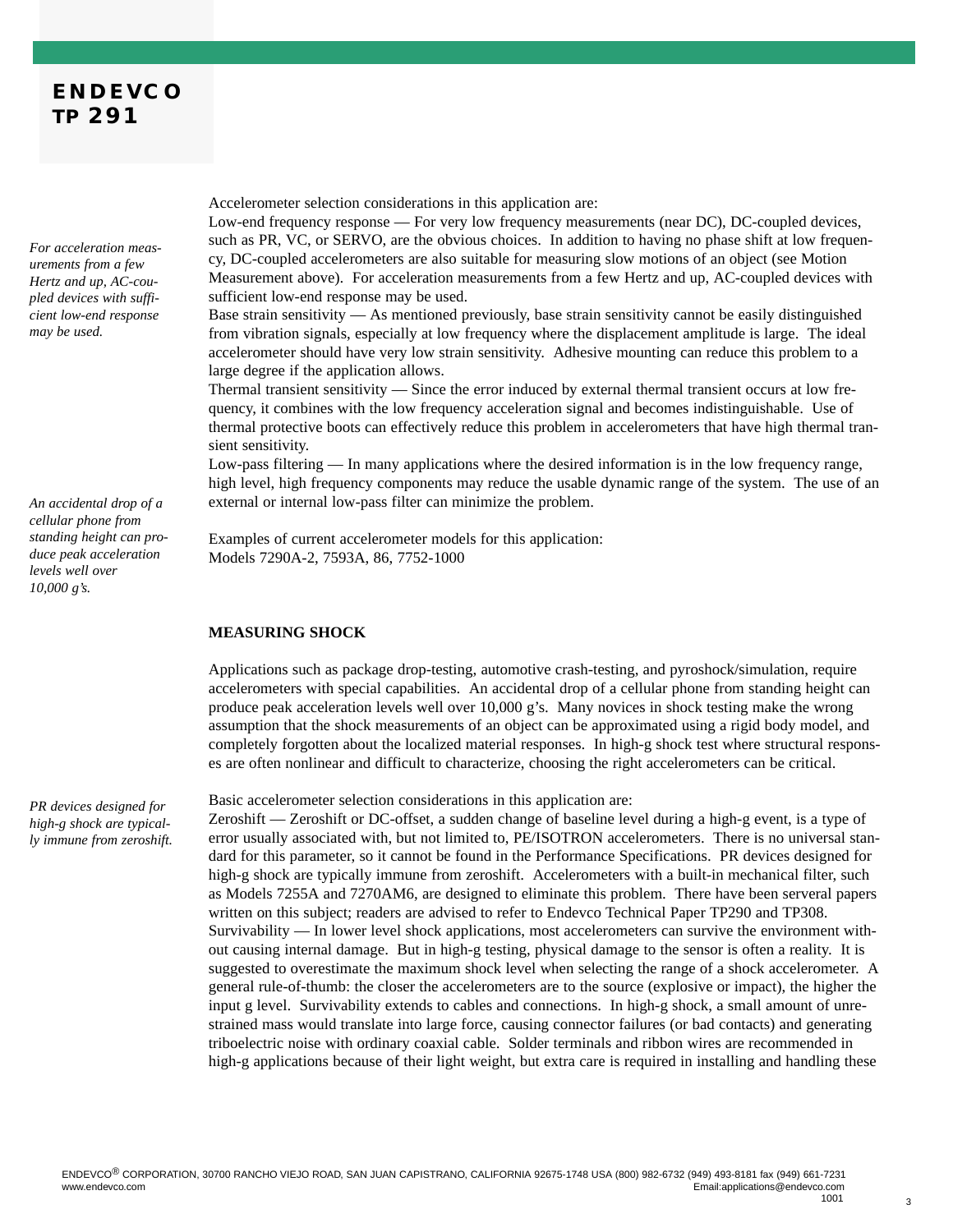*An accelerometer may only have to measure 100g full scale, but it may be required to survive an initial shock of 10,000g.*

*High sensitivity and low noise floor is a prerequisite to micro-g vibration measurement.*

*The effects of environmental sensitivities, such as base strain, thermal transients, and acoustic noise may be significant.*

*Attention should be paid, when measuring low-g acceleration using DC response accelerometers (PR, VC, SERVO) to the direction of earth's gravity.*

delicate connections.

Range — Usable output range should not be confused with survivability. An accelerometer may only have to measure 100g full scale, but it may be required to survive an initial shock of 10,000g preceding the lower level event. Another distinction should be made between the maximum expected level from a Shock Response Spectrum and the actual input spectrum the accelerometer is likely to experience. Low-pass filtering — Low-pass filters can be used at the input of an amplifier to prevent overload condition due to unexpected input spikes.

DC Response — When measuring long duration shock or measuring rigid body motion of the structure (i.e. ship shock), accelerometers with DC response are required to capture the low frequency information accurately. If the acceleration data is be integrated to yield velocity or displacement information, DC response is an absolute necessity.

Examples of current accelerometer models for this application: Models 2252-01, 7255A-01, 7270A-60K, 7270A-60KM6

#### **MEASURING MICRO-G VIBRATION**

Measuring vibration in space on the Hubble telescope or monitoring noise in a nuclear submarine requires accelerometers that are extremely sensitive. The electronic noise floor and the dynamic range of these devices must be exceptional. Noise specifications of accelerometers are usually given in broadband rms terms, which is fine in most applications. But in some cases, the noise specification is more useful if depicted as a root power spectral density (root PSD), given in equivalent g per root Hertz. In addition, noise of the transducer system (including the necessary signal conditioner/power supply) is more relevant than the noise specification of the transducer alone. In most cases, a battery operated power supply is the preferred choice. Whenever possible, use the accelerometer with its recommended signal conditioner so that the noise performance of the system can be maximized.

Accelerometer selection considerations in this application are: Signal-to-Noise Ratio — High sensitivity and low noise floor is a prerequisite to micro-g vibration measurement. High sensitivity and good S/N however, may come at the expense of size and weight. In this respect, given the same weight/size package, the ISOTRON type has the fundamental advantage in S/N over the PE, PR, and VC types.

Environmental Sensitivities — As with all extremely high output transducers, the effects of environmental sensitivities, such as base strain, thermal transients, and acoustic noise may be significant. Some form of environmental barrier should be used with a micro-g sensor.

There are several PE, ISOTRON, VC, and SERVO accelerometers which are specifically designed for low-g measurement. Cost of these devices varies significantly, as do their sizes, weights and signal conditioning requirements.

Attention should be paid, when measuring low-g acceleration using DC response accelerometers (PR, VC, SERVO) to the direction of earth's gravity. The highly sensitive transducer might run out of range (saturate), owing to the high output response to  $\pm 1$  g of the earth's gravity. With an open-loop design, such as a PR accelerometer, very little can be done to alleviate this problem. With a close-loop design, such as SERVO accelerometer, the DC offset may be electrically nulled, but the limitation on dynamic range still remains. A PE accelerometer does not have this problem due to its AC coupled characteristic. Examples of current accelerometer models for this application: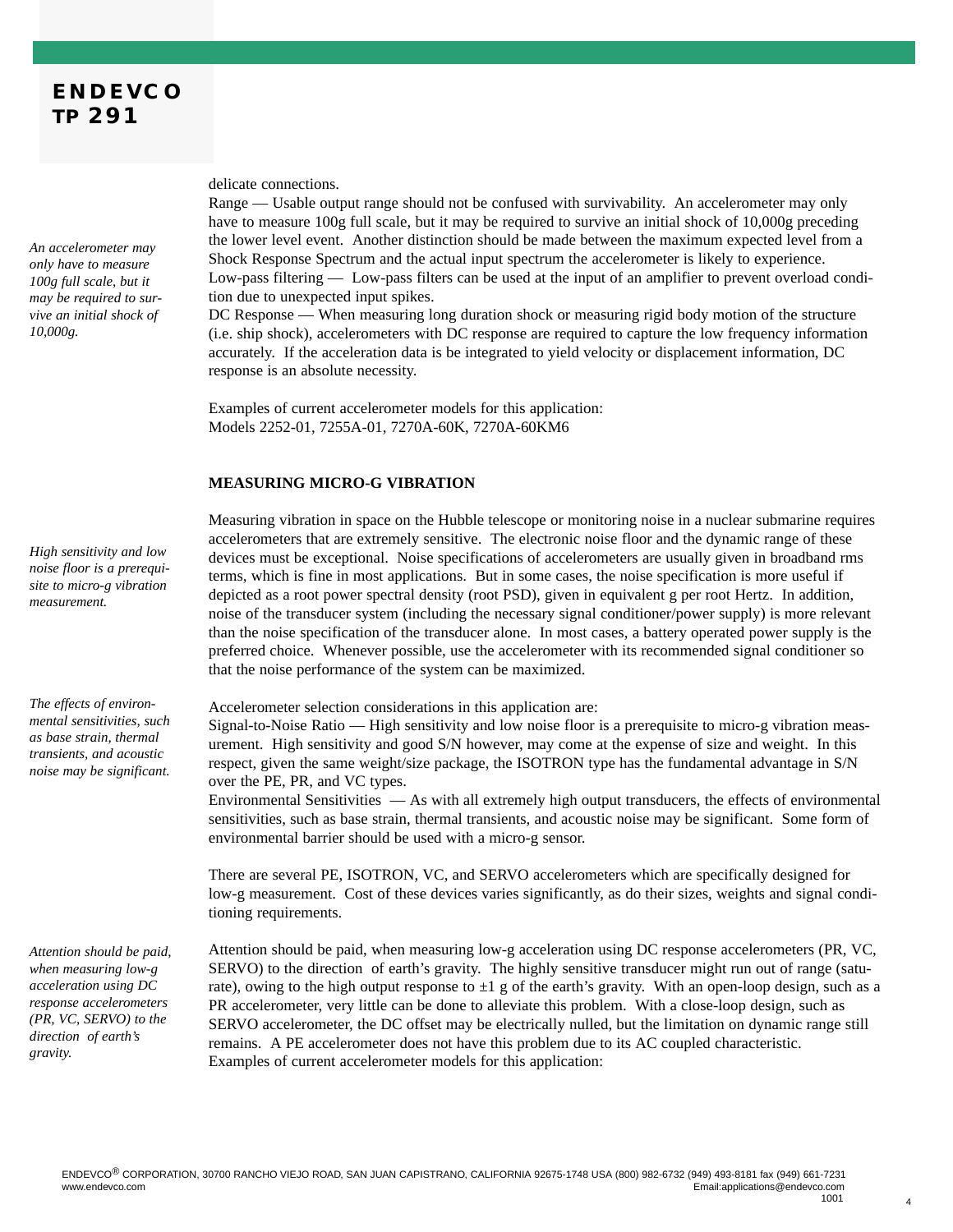Models 86, 7754A-1000, 7752-1000, 7290A-2

#### **MEASURING VIBRATION ON SMALL OBJECTS**

There are many applications where the test articles are no bigger than a tennis ball. Making shock and vibration measurements under such conditions require sensors with unique physical characteristics.

Accelerometer selection considerations in this application are:

Mass-Loading Effect — Mass-loading effect can change the dynamic responses of the measurement. Size and weight of the accelerometer must not be out of proportion with the test article. The rule-of-thumb is not to exceed 10:1. There are PE, ISOTRON and PR accelerometer models that are very small and lightweight (as low as 0.14 gm) which help minimize mass-loading problems.

Mounting Method — Drilling threaded holes for stud-mount type sensors in a small test article is impractical. Adhesive mounting is the only logical method. Adhesive mounting/removal instructions should be followed religiously to prevent damage to the accelerometer body. Endevco offers an Adhesive Mounting Kit to facilitate easy installations.

Surface curvature — Care should be taken to provide a flat surface for the accelerometer. This might require manufacturing special mounting blocks with matched curvature of the lower surface.

Resonance — Small structures usually have high frequency modes. Accelerometers with higher resonance (>50 kHz) may be required.

Cable — When the test structure is very small and lightweight, even the stiffness of the cable can affect the dynamic responses. Small-gauge, flexible cable should be used in these situations.

Examples of current accelerometer models for this application: Models 22, 23, 25A, 25B, 35A, 2250A-10, 7253B-10, 7264B-500

#### **MEASUREMENT IN HIGH TEMPERATURE ENVIRONMENTS**

Shock and vibration testing performed on jet engines, propulsion systems, and power generators requires transducers that can withstand the inherent high temperature environment. In test environments over 200°C, the only choice is a PE accelerometer. Below 200°C, several models in the ISOTRON family are available. There are obvious advantages in using ISOTRON accelerometers (see TP320 for details), but they have to be evaluated under different circumstances. ISOTRON designs offer a low impedance output, which has better noise immunity in noisy environments. The downside of using ISOTRON in this application, however, is imposing the same temperature environment on the internal amplifier, which would otherwise be sitting outside at room-temperature. The consequences of exposing the electronics to high temperature are shorter operating life, reduced electrical performance, and lower mean time between failure (MTBF). One is advised to balance the pros and cons when making a selection.

Selection considerations in this application are:

Survivability — Temperatures as high as  $400^{\circ}$ C + are common for engine vibration monitoring. The accelerometer should survive and operate under these conditions continuously without degradation in sensitivity or resonance characteristics.

Temperature Response — The performance of a transducer at its temperature limits must be well defined. It is important that the sensitivities at the higher temperatures are repeatable and without hystersis. Some PE models feature special output sensitivity compensation over a defined range of temperature, resulting

*There are many applications where the test articles are no bigger than a tennis ball.*

*Mass-loading effect can change the dynamic responses of the measurement. Size and weight of the accelerometer must not be out of proportion with the test article. The rule-of-thumb is not to exceed 10:1.*

*Care should be taken to provide a flat surface for the accelerometer.* 

*In test environments over 200°C, the only choice is a PE accelerometer.*

*Temperatures as high as 400°C+ are common for engine vibration monitoring. The accelerometer should survive and operate under these conditions continuously without degradation in sensitivity or resonance characteristics.*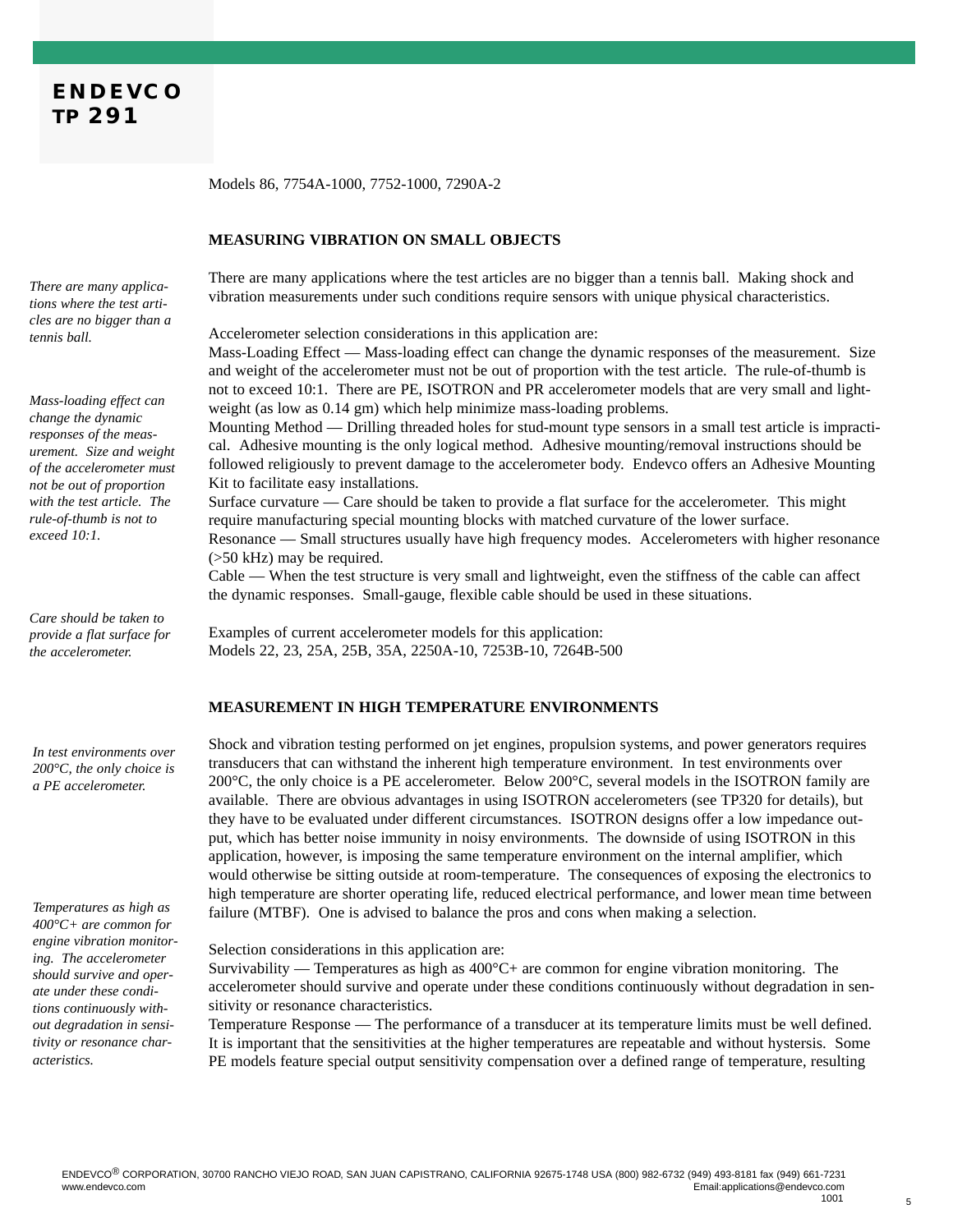*Special signal conditioners, such as Endevco's Model 2721B, are designed to handle low impedance signals in high temperature applications.*

*Sensitivity of many transducer designs drops off drastically when approaching absolute zero.*

*Endevco offers a special cryogenic temperature response calibration down to -269°C.*

*Most cables become very brittle at cryogenic temperature. Careful selection of the correct cable type is critical.*

in a fairly "flat" temperature response. Most PE transducers show a drastic drop in internal resistance at very high temperature, rendering the signal conditioner (charge amplifier) inoperable. Special signal conditioners, such as Endevco's Model 2721B, are designed to handle low impedance signals in high temperature applications.

Cable Survivability — Can the connector and cable assemblies survive the hot environment? The output cable must have a similar temperature rating as the transducer. Most high temperature hardline cables use ceramics as their dielectric, which are usually brittle and not very flexible.

Examples of current accelerometer models for this application: Models 7760, 2276, 2248, 6240C-10, 6240M10

#### **MEASUREMENT IN LOW TEMPERATURE ENVIRONMENTS**

Measurements performed near cryogenic conditions, such as cooling systems on rocket engines or spacecraft components, require transducers that can operate at temperatures near absolute zero. Most accelerometer designs can operate satisfactorily to -100°C, but below this point, only those built with specific design objectives can be recommended. In these sub-zero test environments, one also needs to assess the pros and cons of using accelerometers with internal electronics. (see High Temperature Environment Measurement)

Selection considerations in this application are:

Temperature Response — Sensitivity of many transducer designs drops off drastically when approaching absolute zero. Quartz based PE designs are most linear and predictable at lower temperature extremes, and are more suitable for cryogenic applications. Endevco offers a special cryogenic temperature response calibration down to -269°C.

Thermal Transient Sensitivity – Sudden temperature changes in sub-zero applications can change the boundary condition in the sensing element due to thermal expansion, which in turn generates unwanted output. When the measurement environment presents a very steep temperature gradient (i.e. sudden liquid nitrogen blasts), good low-temperature accelerometers should produce limited responses from such environmental stimulus. Review carefully the thermal transient sensitivity specifications of the device to match your applications.

Survivability – Not only is the accelerometer required to operate at a steady sub-zero temperature, it should also survive multiple cycles of thermal shock. Most microelectronic circuits (chip and wire or surface mounted types) suffer from reliability problems after multiple cycles of thermal shock due to thermal expansion problems. In this respect, transducer designs that do not have internal electronics have proven to be more reliable.

Cable Survivability — Most cables become very brittle at cryogenic temperature. Careful selection of the correct cable type is critical. Low impedance output devices allow a wider selection of cables in terms of cable material.

Examples of current accelerometer models for this application: Models 2256AM2, 7722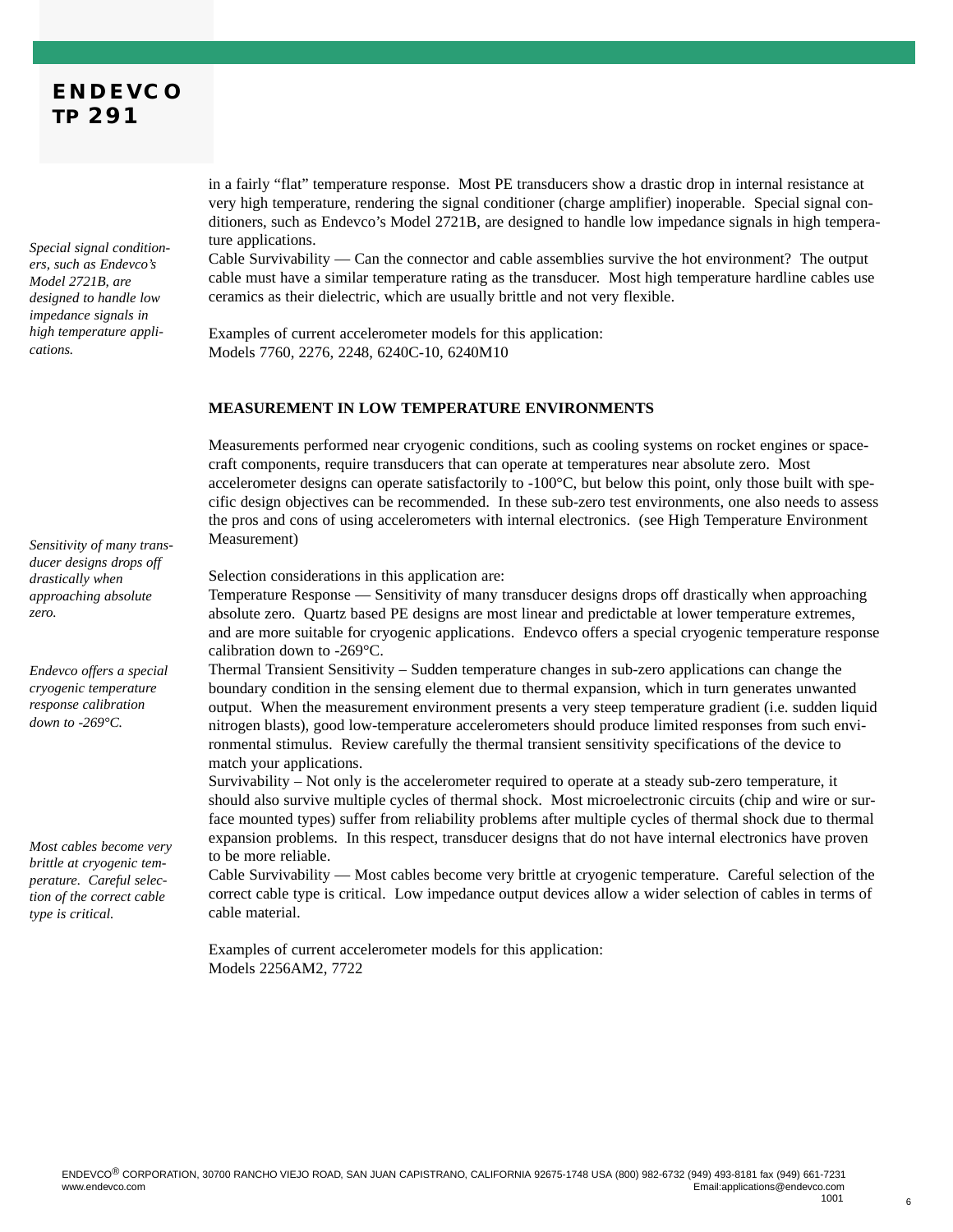*PE accelerometers have the highest radiation resistance, while designs with internal electronics offer the lowest survivability.*

*Most cable materials, including the common Teflon dielectric, fail after long term radiation exposure.*

*Industrial environments routinely involve moisture and other liquid contaminants.*

#### **MEASUREMENT IN RADIATION ENVIRONMENTS**

Measurements performed near radioactive sources, such as a nuclear reactor and its pumping system, require radiation-proof transducers. Since the radiation levels vary depending on the measurement location, there are different grades of radiation-proof accelerometers. As a rule of thumb, PE accelerometers have the highest radiation resistance, while designs with internal electronics offer the lowest survivability.

Selection considerations in this application are:

RAD Rating — PE transducers are the preferred choice in a nuclear environment. PE accelerometers that have RAD ratings from 1E8 to 6E10 integrated gamma flux are available. Radiation-proof inline charge converters can be used to drive long cables in applications where the control room is far away. Cable Survivability — Most cable materials, including the common Teflon dielectric, fail after long term radiation exposure. Cable assemblies for nuclear applications must have properties suitable for extended usage. Endevco offers special cable assemblies designed for radiation environments.

Industry Standard – Although there are a number of PE accelerometer models that carry the radiation ratings, only a few models in the 2273A family are routinely used in the nuclear power industry.

Examples of current accelerometer models for this application: Models 7701A-50, 2273A, 2273AM1, 2273AM20, 2276

#### **MEASUREMENT IN MACHINE HEALTH MONITORING**

Vibration measurements performed in an industrial environment have different needs than those in a standard laboratory environment. Many applications require the transducer to have intrinsic safety certifications.

Selection considerations in this application are:

Ruggedness — The physical environment inside a manufacturing plant necessitates a rugged transducer design. Cable connector, cable, and mounting should be able to withstand the normal day-to-day use in an industrial environment.

Hermetically Sealed — Industrial environments routinely involve moisture and other liquid contaminants. A hermetically sealed design will keep the sensor in proper operating condition for an extended period of time.

Low cost — Although not a technical consideration, cost of the accelerometer can be an important factor in this application where hundreds of sensors are being used at one time.

There are many PE/ISOTRON transducers designed specifically for industrial applications, although ISOTRON types are more widely used due to their lower cost and the ability to operate in very dirty environments. Other sensor types are not popular in this area primarily due to their higher costs.

Examples of current accelerometer models for this application: Models 5220, 5221, 5253A-100, 6222S-100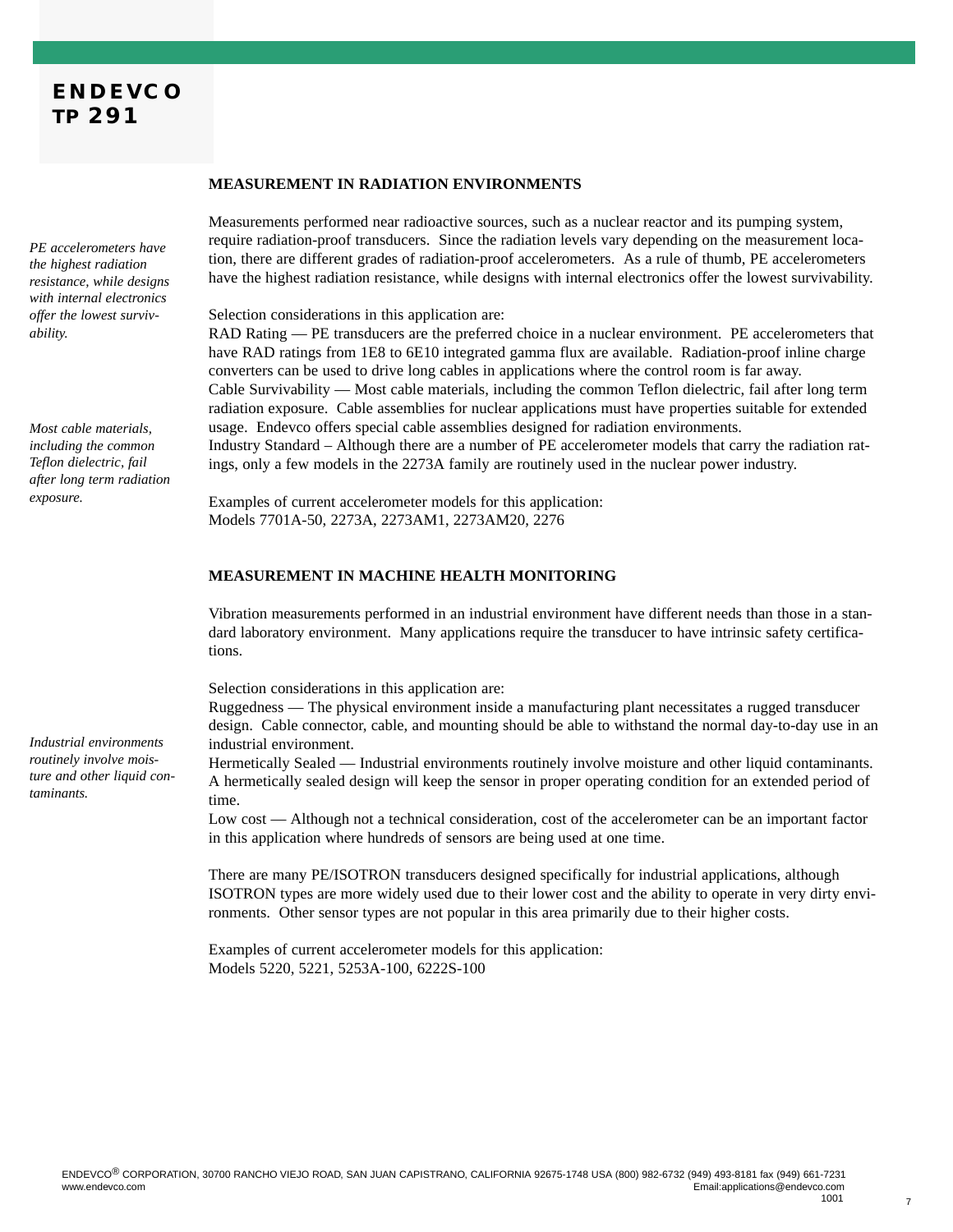*In most cases, over half of the time consumed in a multi-channel testing is related to set-up and configuration control.*

*With TEDS built into the transducers, connection tracking can be eliminated. The identity of the transducer is always known to the system regardless of how the connections are made.*

*The Endevco Model 36004 Handheld Programmer allows the user to write (download) the location information into the digital memory chip in situ.*

#### **MEASUREMENT IN MULTI-CHANNEL APPLICATIONS**

Measurements performed on large structures, such as satellites and automobiles, tend to require many channels of sensors. In most cases, over half of the time consumed in a multi-channel testing is related to set-up and configuration control – keeping track of sensor ID, cable ID, channel ID, and entering sensor database into the analysis software. With the TEDS (Transducer Electronic Data Sheet) technology defined in the IEEE P1451.4 standard, much of these time-consuming efforts may be minimized.

Advantages of using transducers with TEDS are:

Eliminate Sensor Look-Up Table – All up-to-date information about the transducer is stored in the TEDS memory chip. There is no need, for example, to generate a separate database for transducer sensitivity from the manufacturer's calibration certificates. Current calibration data is downloaded to the TEDS memory chip (EEPROM) at the time of re-calibration.

Eliminate Cable Connection Errors – In a typical multi-sensor test set-up, valuable time is spent unnecessarily on matching transducer serial numbers to their connecting cables, and keeping track of the subsequent connections throughout the system. The process is prone to human errors as the number of channels increase. With TEDS built into the transducers, connection tracking can be eliminated. The identity of the transducer is always known to the system regardless of how the connections are made.

Location Identification – In modal testing, for example, the location of the transducer is of prime interest to the user. Information such as position ID, orientation, and polarity of the accelerometer, is typically recorded on a piece of paper, and manually entered into the analysis software. With TEDS sensors, these application specific parameters can be stored in the TEDS along with all other parameters, and output to the destination file as required. In short, all information about the device and its whereabout is known to the system once the location information has been entered into the TEDS chip. The Endevco Model 36004 Handheld Programmer allows the user to write (download) the location information into the digital memory chip in situ. Alternatively, location information can be entered at the system computer/terminal. But this method requires the user to copy the corresponding transducer ID's and the location ID's on a piece of paper, and manually key them into the system software.

Instant Transducer Substitution – Since the TEDS in the transducer contains all the device parameters, such as sensitivity and correction coefficients, one can substitute transducers on the fly without worrying about system set-up changes. An intelligent signal conditioner at the receiving end notices the transducer change and makes gain or transfer characteristics adjustments automatically – a true plug-and-play scenario.

See Endevco Technical Paper TP315 for details on the applications of TEDS in multi-channel measurements.

Examples of current accelerometer models with built-in TEDS: Models 7752A13, 61C12, 63C12, 66A11, 27A12